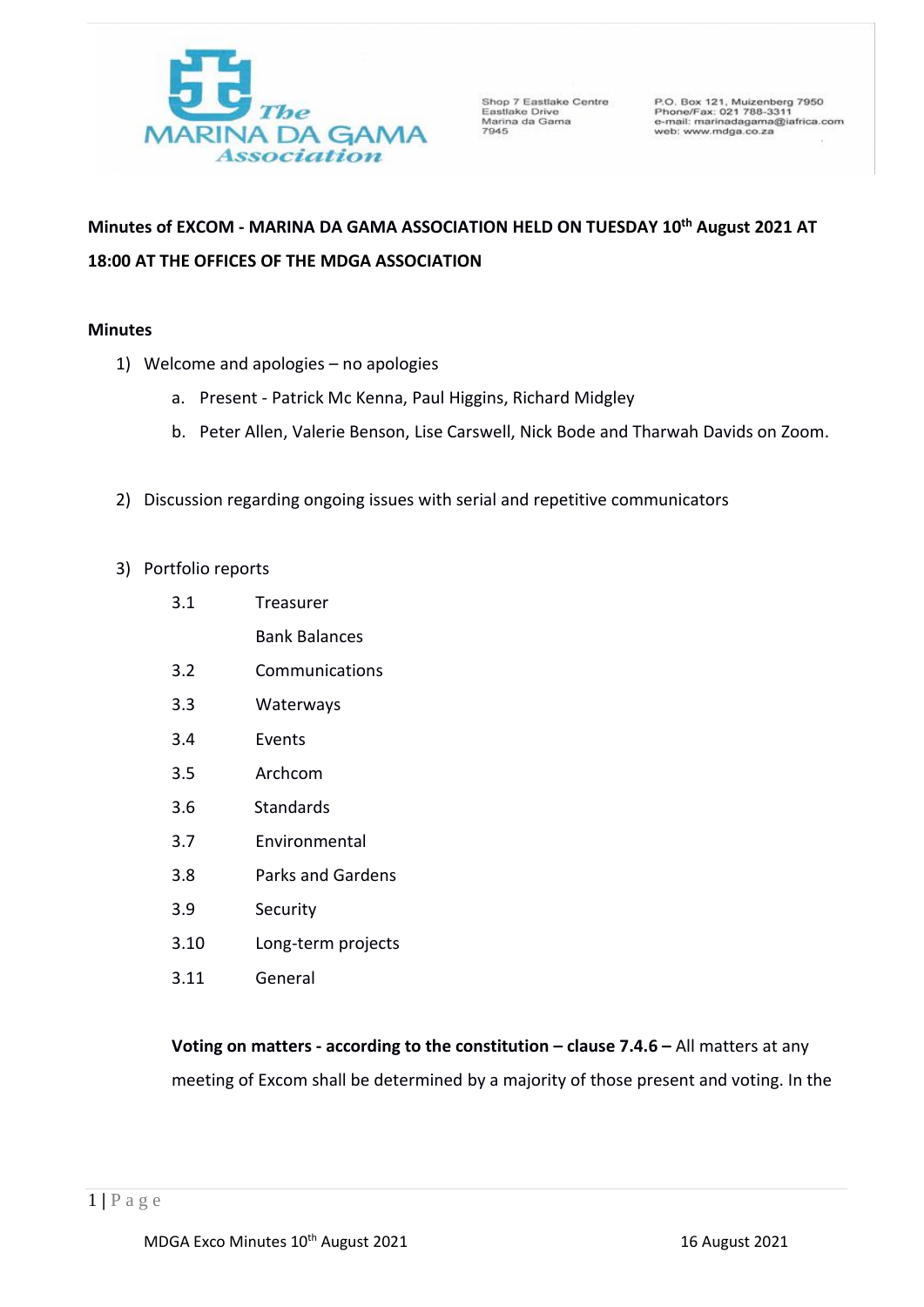event of an equality of votes, the Chairman of any meeting shall have a casting as well as a deliberative vote

Accordingly, the following 2 items were voted on

- 1) Appointment of Tharwah Davids (Treasurer) as Public Officer for the Marina Da Gama Association – to interact and handle submissions to SARS approved by overwhelming majority 7/8
- 2) Appointment of Tharwah Davids (Treasurer) by way of her function as treasurer as Bank signatory on the Marina Da Gama Bank accounts - approved by overwhelming majority 7/8

## **Matters Arising**

- A) Treasurer provided feedback on Subscription debt forgiveness and incentives on getting payments for outstanding debts. Constitution is clear – with Exco voting – can write off debts. This has under current exco only been done with regards to sale of House and seller no longer in the Marina and cannot be traced.
- B) Waterways NB is considering and liaising with relevant authorities regarding installation of Aerator's (R2000 each) at blind canals as well as a boat that can pick up floating algae and litter - feed info so budgets can be compiled. Kingfisher is working – but questions are being asked – for how long and is there a budget to keep it going. Must put pressure on ward councillor. Waterways still closed – and we are awaiting latest results. "Dredging" continuing
- C) Communications we have a large Real Estate Company signed up for 3-month contract advertising on our platform and a number of unrelated organisations talking to us regarding advertorials, and we are contacting past advertisers in the quarterly magazine to renew their advertising – online. It was pointed out that nobody can advertise on our Facebook page – but residents can contact us with adverts – pay for them and we will post on their behalf. Exciting times ahead – and a regular and steady income stream can be anticipated – justifying residents' investment in these platforms. We will be monetising the website, newsletter, Facebook Page and any magazines.
- D) Budgets RM will be providing Exco with revised budgets reflecting the total expected income if everyone pays and separately only total actual income (cash flow). A rough view of next year's budget with an estimated Subs increase of R70 per annum (permissible 10%)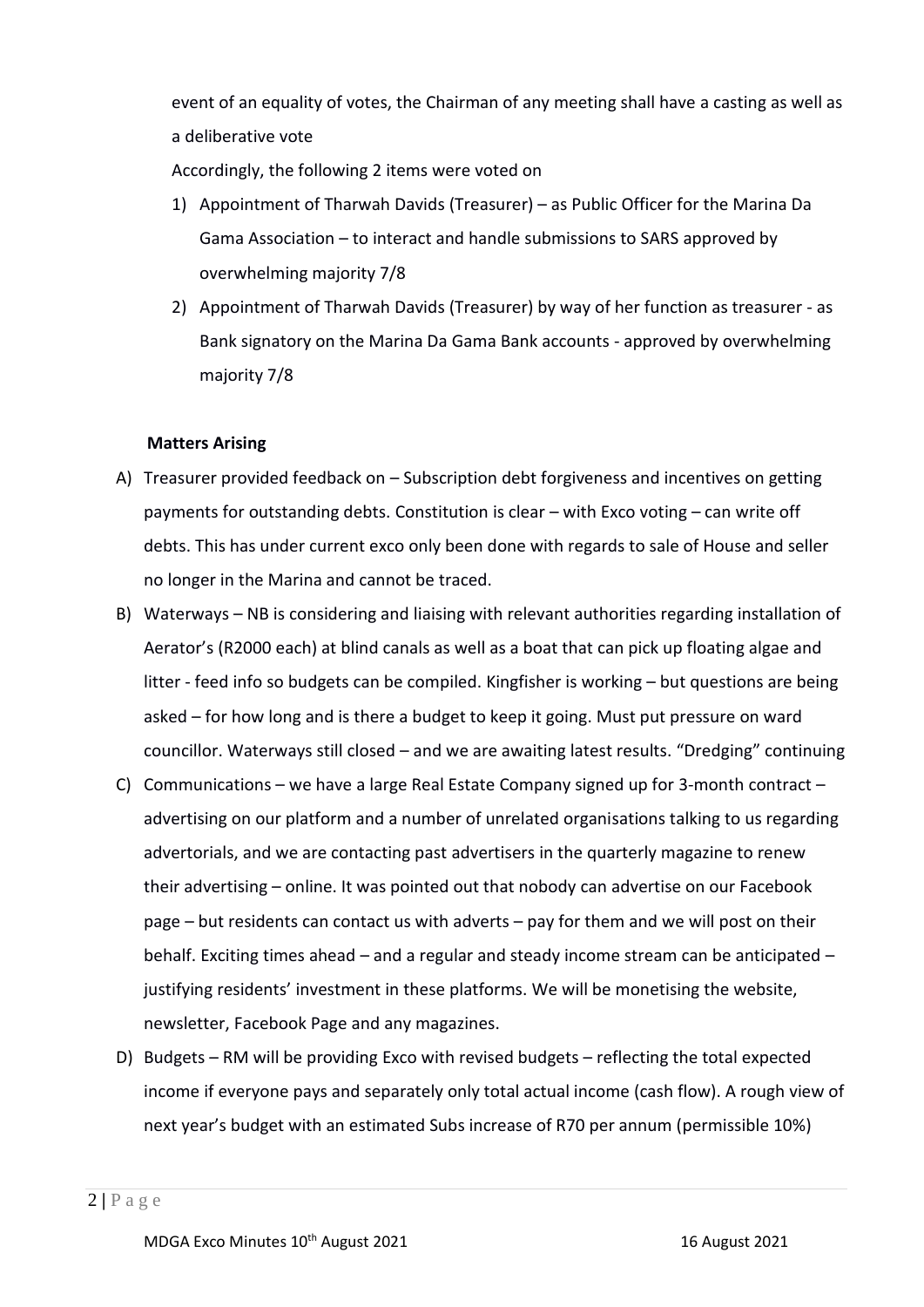reflecting full year of monitoring costs of new and existing cameras and delivering a sustainable surplus for the MDGA

- E) Security Good progress with camera installation covering POS Coniston Park area, and quotes on Battleridge. The LPR camera report provides excellent information PA to liaise with colleagues at Deep Blue and SAPS to find a suitable way to exclude suspect vehicles from Marina
- F) Vrygrond Litter Project NB mentioned that Zandvlei trust run a successful project in Vrygrond and Capricorn – NB to raise at meeting tonight the  $11<sup>th</sup>$  and contact and see what we can do to assist/support or borrow? – and we awaiting feedback from Nature – regarding use of their new education/environment officer. The purpose is to build relationships with our neighbours and enhance collaboration with the youngsters. We held fruitful meetings with resident Cherry Giljam in this regard.

Meeting finished at 19h13

4. Date of next meeting - 14<sup>th</sup> September 2021 at 18h00

#### **PORTFOLIO REPORTS – 10 August 2021**

| Treasurer – bank balances     | 3       |
|-------------------------------|---------|
| Archcom                       | 4       |
| Security                      | $4 - 8$ |
| Parks and Maintenance         | 8       |
| Standards                     | 8       |
| Communications                | 8       |
| Events                        | 8       |
| Treasurer, Compliance & Legal | 9       |
| Waterways                     | 9       |

#### **TREASURER REPORT**

| Bank Balances: as at 06/08/2021 |    |                |  |  |  |  |  |  |  |
|---------------------------------|----|----------------|--|--|--|--|--|--|--|
| Cheque A/c                      | R. | 37 483.40      |  |  |  |  |  |  |  |
| Archcom A/c                     |    | R 331 233 23   |  |  |  |  |  |  |  |
| Money Market A/c                |    | R 773 865.31   |  |  |  |  |  |  |  |
| <b>Total</b>                    |    | R 1.142.581.94 |  |  |  |  |  |  |  |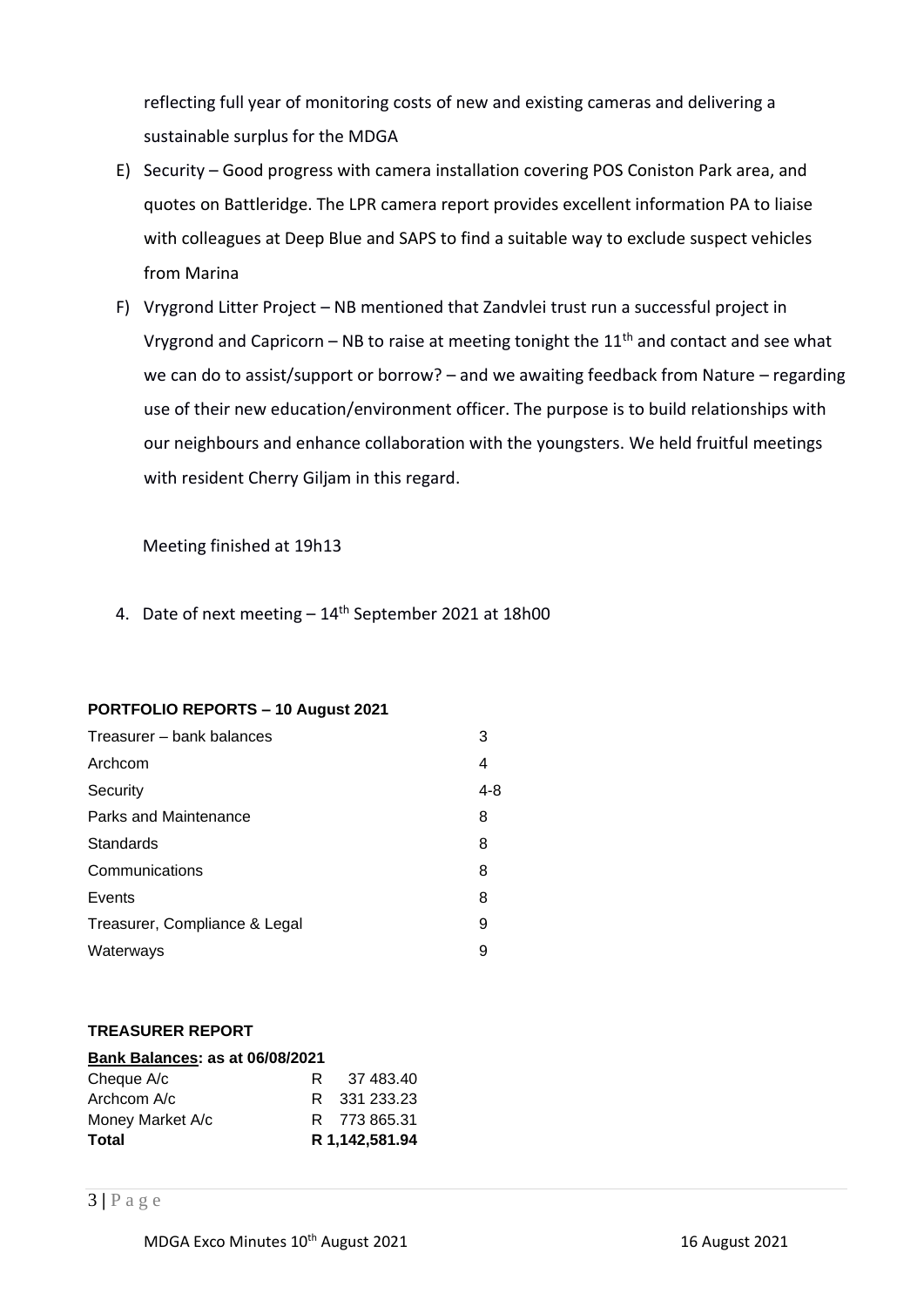## **ARCHCOM – PAUL HIGGINS**

Archcom meeting was held on 03 August 2021 attended by Gordon Hart and me.

Six new plans were submitted, and Five plans were approved. One submission needed some clarification or minor changes before our consent will be given.

No objection to two departures was dealt with.

### **SECURITY – PETER ALLEN**

Crime Stats From 18/07/21 to 04/08/2021

| Cannon<br><b>Island</b>   | Cannon<br><b>Island Way</b> | Theft of<br>clothing | 18.07.21 | 14h30                                | Yes<br>Muizenberg  | Suspect was recognized and was arrested on<br>Monday 19.07.21 when he entered MDG                                                                                                                                                                |
|---------------------------|-----------------------------|----------------------|----------|--------------------------------------|--------------------|--------------------------------------------------------------------------------------------------------------------------------------------------------------------------------------------------------------------------------------------------|
| Cannon<br><b>Island</b>   | Cannon<br><b>Island Way</b> | Att HB               | 20.07.21 | 01h34                                | Yes<br>Muizenberg  | Two suspects seen on CCTV entering Cannon<br>Island Way then went into driveway. On A/R<br>arrival, suspect had already jumped over wall<br>into premises, suspects tried to hide away<br>under bridge but was caught and handed over<br>to SAPS |
| <b>Fishermans</b><br>Quay | <b>Fishermans</b><br>Quay   | Theft                | 21.07.21 | <b>Between</b><br>15h00 and<br>17h50 | Yes<br>Muizenberg  | Resident by accident left garage door open<br>and someone stole two boxes with goods out<br>of garage                                                                                                                                            |
| Uitsig                    | Heron Rd                    | HB no T              | 22.07.21 | 05h55                                | Yes.<br>Muizenberg | Two Males forced open garage door. Ran<br>away when neighbour spotted them.                                                                                                                                                                      |

LPR alerts for the month of July 2021

| <b>LPR CAMERA REPORT</b> |             |             |                                                |                                      |                             |                                                 |                                              |  |
|--------------------------|-------------|-------------|------------------------------------------------|--------------------------------------|-----------------------------|-------------------------------------------------|----------------------------------------------|--|
| <b>DAY</b>               | <b>DATE</b> | <b>TIME</b> | <b>LPR</b><br><b>CAMERA</b><br><b>LOCATION</b> | <b>VEHICLE</b><br><b>DESCRIPTION</b> | <b>CRIME</b>                | <b>MESSAGE</b>                                  | <b>OUTCOME</b>                               |  |
| Thursday                 | 01/07/2021  | 18h07       | Park Island/<br>Eastlake Dr                    | <b>Red Nissan</b><br>Sentra          | Plates false/<br>Cloned     | <b>SAPS Stop</b><br>Search, Profile             | Picked up a person<br>and left area          |  |
|                          | 01/07/2021  | 18h09       | Park Island/<br>Eastlake Dr                    | <b>Red Nissan</b><br>Sentra          | Plates false/<br>Cloned     | <b>SAPS Stop</b><br>Search, Profile             | Picked up a person<br>and left area          |  |
| Friday                   | 02/07/2021  | 18h16       | Park Island/<br>Eastlake Dr                    | <b>Red Nissan</b><br>Sentra          | Plates false/<br>Cloned     | <b>SAPS Stop</b><br>Search, Profile             | Picked up a person<br>and left area          |  |
| Saturday                 | 03/07/2021  | 20h00       | Park Island/<br>Eastlake Dr                    | <b>Gold Toyota</b><br>Corolla        | Drug Dealing                | Monitor, SAPS<br>Stop if Crime or<br>Suspicious | Made a U-Turn and<br>left area               |  |
| Monday                   | 05/07/2021  | 18h06       | Cannon<br>Island/<br>Eastlake Dr               | White Toyota<br>Fortuner             | Drug Dealing                | <b>SAPS Stop</b><br>Search, Profile             | Dropped passenger<br>in Cannon Island<br>Way |  |
| Tuesday                  | 06/07/2021  | 10h47       | Eastlake<br>Island Way/<br>Eastlake Dr         | Grey Toyota<br>Avanza                | Poaching<br><b>Suspects</b> | Monitor, SAPS<br>Stop if Crime or<br>Suspicious | Went to Tiller Arm<br>Way                    |  |
|                          | 06/07/2021  | 10h51       | Eastlake<br>Island Way/<br>Eastlake Dr         | Grey Toyota<br>Avanza                | Poaching<br><b>Suspects</b> | Monitor, SAPS<br>Stop if Crime or<br>Suspicious | Went to Tiller Arm<br>Way                    |  |
|                          | 06/07/2021  | 11h43       | Cannon<br>Island/<br>Eastlake Dr               | Maroon Audi A3                       | Drug Dealing                | Monitor, SAPS<br>Stop if Crime or<br>Suspicious | Out of area before<br>vehicle arrived        |  |
|                          | 06/07/2021  | 11h48       | Battle Ridge/<br>Eastlake Dr                   | Maroon Audi A3                       | <b>Drug Dealing</b>         | Monitor, SAPS<br>Stop if Crime or<br>Suspicious | Out of area before<br>vehicle arrived        |  |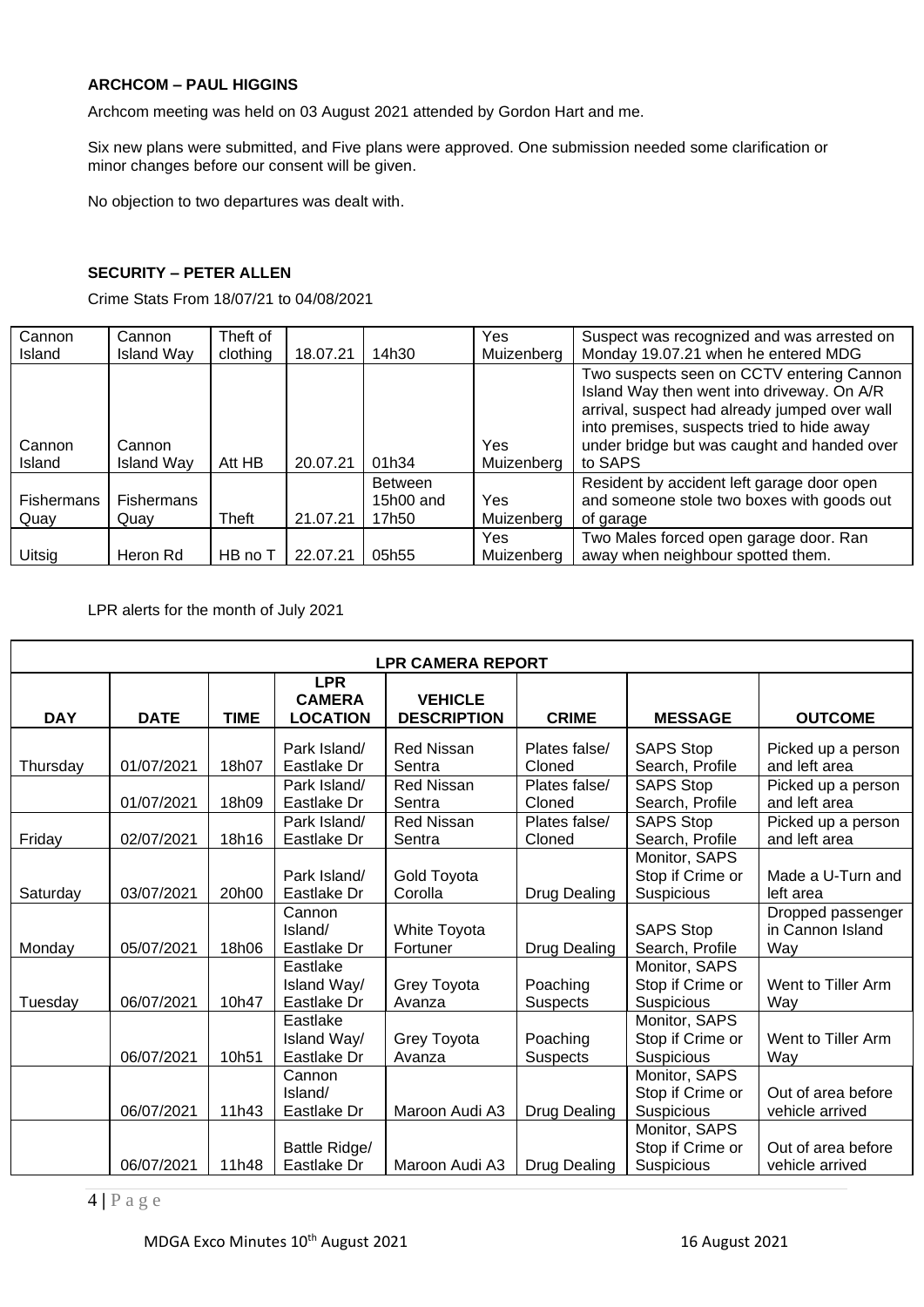|           | 06/07/2021 | 11h54 | Battle Ridge/<br>Eastlake Dr     | Maroon Audi A3                | Drug Dealing            | Monitor, SAPS<br>Stop if Crime or<br>Suspicious | Went to Park Island<br>Way              |
|-----------|------------|-------|----------------------------------|-------------------------------|-------------------------|-------------------------------------------------|-----------------------------------------|
|           | 06/07/2021 | 11h59 | Park Island/<br>Eastlake Dr      | Maroon Audi A3                | <b>Drug Dealing</b>     | Monitor, SAPS<br>Stop if Crime or<br>Suspicious | Went to Park Island<br>Way              |
|           | 06/07/2021 | 15h22 | Park Island/<br>Eastlake Dr      | Gold Toyota<br>Corolla        | Drug Dealing            | Monitor, SAPS<br>Stop if Crime or<br>Suspicious | Made U Turn and<br>left area            |
|           | 06/07/2021 | 15h24 | Park Island/<br>Eastlake Dr      | Gold Toyota<br>Corolla        | <b>Drug Dealing</b>     | Monitor, SAPS<br>Stop if Crime or<br>Suspicious | Made U Turn and<br>left area            |
|           | 06/07/2021 | 18h09 | Park Island/<br>Eastlake Dr      | <b>Red Nissan</b><br>Sentra   | Plates false/<br>Cloned | <b>SAPS Stop</b><br>Search, Profile             | Picked up<br>passenger and left<br>area |
|           | 06/07/2021 | 18h12 | Park Island/<br>Eastlake Dr      | <b>Red Nissan</b><br>Sentra   | Plates false/<br>Cloned | <b>SAPS Stop</b><br>Search, Profile             | Picked up<br>passenger and left<br>area |
|           | 06/07/2021 | 20h37 | Park Island/<br>Eastlake Dr      | Maroon Audi A3                | <b>Drug Dealing</b>     | Monitor, SAPS<br>Stop if Crime or<br>Suspicious | Followed till out of<br>the area        |
|           | 06/07/2021 | 20h43 | Park Island/<br>Eastlake Dr      | Maroon Audi A3                | Drug Dealing            | Monitor, SAPS<br>Stop if Crime or<br>Suspicious | Followed till out of<br>the area        |
|           | 06/07/2021 | 20h47 | Park Island/<br>Eastlake Dr      | Maroon Audi A3                | Drug Dealing            | Monitor, SAPS<br>Stop if Crime or<br>Suspicious | Followed till out of<br>the area        |
|           | 06/07/2021 | 20h59 | Park Island/<br>Eastlake Dr      | Maroon Audi A3                | <b>Drug Dealing</b>     | Monitor, SAPS<br>Stop if Crime or<br>Suspicious | Followed till out of<br>the area        |
|           | 06/07/2021 | 22h44 | Oudevlei/<br>Eastlake Dr         | Maroon Audi A3                | Drug Dealing            | Monitor, SAPS<br>Stop if Crime or<br>Suspicious | Followed till out of<br>the area        |
|           | 06/07/2021 | 22h57 | Oudevlei/<br>Eastlake Dr         | Maroon Audi A3                | <b>Drug Dealing</b>     | Monitor, SAPS<br>Stop if Crime or<br>Suspicious | Followed till out of<br>the area        |
|           | 06/07/2021 | 22h57 | Park Island/<br>Eastlake Dr      | Maroon Audi A3   Drug Dealing |                         | Monitor, SAPS<br>Stop if Crime or<br>Suspicious | Followed till out of<br>the area        |
|           | 06/07/2021 | 23h09 | Park Island/<br>Eastlake Dr      | Maroon Audi A3                | <b>Drug Dealing</b>     | Monitor, SAPS<br>Stop if Crime or<br>Suspicious | Followed till out of<br>the area        |
| Wednesday | 07/07/2021 | 18h16 | Park Island/<br>Eastlake Dr      | <b>Red Nissan</b><br>Sentra   | Plates false/<br>Cloned | <b>SAPS Stop</b><br>Search, Profile             | Picked up<br>passenger and left<br>area |
|           | 07/07/2021 | 18h17 | Park Island/<br>Eastlake Dr      | <b>Red Nissan</b><br>Sentra   | Plates false/<br>Cloned | <b>SAPS Stop</b><br>Search, Profile             | Picked up<br>passenger and left<br>area |
| Thursday  | 08/07/2021 | 09h18 | Oudevlei/<br>Eastlake Dr         | Red Toyota<br>Etios Sedan     | Unknown                 | Asked by Navic<br>to get eyes and<br>monitor    | Navic advised to<br>stand down          |
|           | 08/07/2021 | 09h24 | Oudevlei/<br>Eastlake Dr         | Red Toyota<br>Etios Sedan     | Unknown                 | Asked by Navic<br>to get eyes and<br>monitor    | Navic advised to<br>stand down          |
|           | 08/07/2021 | 12h15 | Cannon<br>Island/<br>Eastlake Dr | Maroon Audi A3                | Drug Dealing            | Monitor, SAPS<br>Stop if Crime or<br>Suspicious | Out of area before<br>vehicle arrived   |
|           | 08/07/2021 | 12h15 | Battle Ridge/<br>Eastlake Dr     | Maroon Audi A3                | <b>Drug Dealing</b>     | Monitor, SAPS<br>Stop if Crime or<br>Suspicious | Out of area before<br>vehicle arrived   |
|           | 08/07/2021 | 12h26 | Battle Ridge/<br>Eastlake Dr     | Maroon Audi A3                | <b>Drug Dealing</b>     | Monitor, SAPS<br>Stop if Crime or<br>Suspicious | Out of area before<br>vehicle arrived   |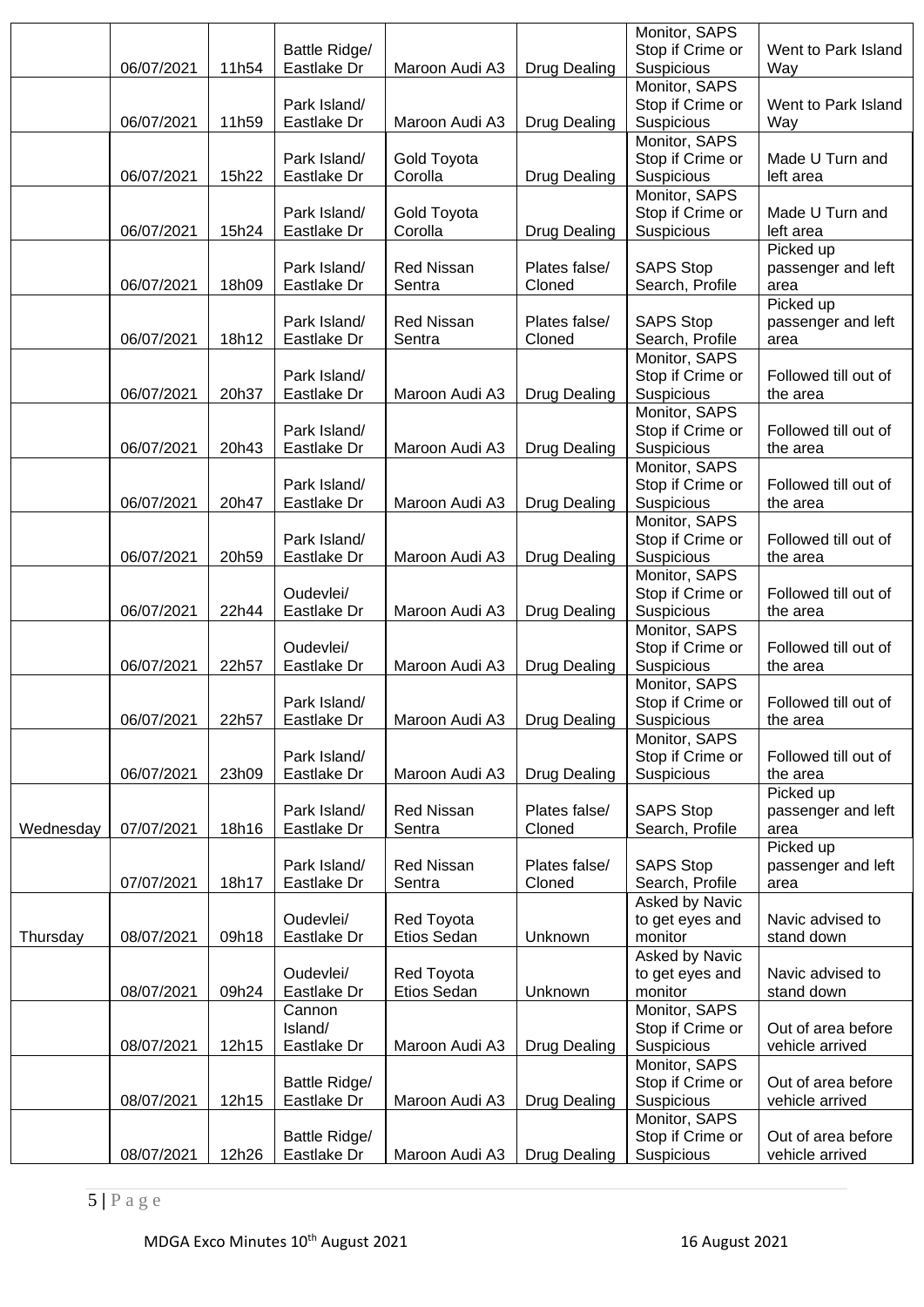|        |            |       | Cannon<br>Island/            |                             |                         | Monitor, SAPS<br>Stop if Crime or   | Out of area before                    |
|--------|------------|-------|------------------------------|-----------------------------|-------------------------|-------------------------------------|---------------------------------------|
|        | 08/07/2021 | 12h27 | Eastlake Dr                  | Maroon Audi A3              | <b>Drug Dealing</b>     | Suspicious                          | vehicle arrived                       |
|        |            |       |                              |                             |                         | Monitor, SAPS                       |                                       |
|        |            |       | Oudevlei/                    | Red Proton                  |                         | Stop if Crime or                    | Out of area before                    |
|        | 08/07/2021 | 14h06 | Eastlake Dr                  | sedan                       | <b>Drug Dealing</b>     | Suspicious                          | vehicle arrived                       |
|        |            |       | Cannon<br>Island/            |                             |                         | Monitor, SAPS<br>Stop if Crime or   | Out of area before                    |
|        | 08/07/2021 | 16h56 | Eastlake Dr                  | Maroon Audi A3              | <b>Drug Dealing</b>     | Suspicious                          | vehicle arrived                       |
|        |            |       |                              |                             |                         | Monitor, SAPS                       |                                       |
|        |            |       | Battle Ridge/                |                             |                         | Stop if Crime or                    | Out of area before                    |
|        | 08/07/2021 | 16h56 | Eastlake Dr                  | Maroon Audi A3              | <b>Drug Dealing</b>     | Suspicious                          | vehicle arrived                       |
|        |            |       | Park Island/                 | <b>Red Nissan</b>           | Plates false/           | <b>SAPS Stop</b>                    | Picked up<br>passenger and left       |
|        | 08/07/2021 | 17h36 | Eastlake Dr                  | Sentra                      | Cloned                  | Search, Profile                     | area                                  |
|        |            |       |                              |                             |                         |                                     | Picked up                             |
|        |            |       | Park Island/                 | <b>Red Nissan</b>           | Plates false/           | <b>SAPS Stop</b>                    | passenger and left                    |
|        | 08/07/2021 | 17h37 | Eastlake Dr                  | Sentra                      | Cloned                  | Search, Profile                     | area                                  |
|        |            |       |                              |                             |                         | Monitor, SAPS<br>Stop if Crime or   | Out of area before                    |
|        | 08/07/2021 | 20h47 | Battle Ridge/<br>Eastlake Dr | Maroon Audi A3              | <b>Drug Dealing</b>     | Suspicious                          | vehicle arrived                       |
|        |            |       | Eastlake                     |                             |                         | Monitor, SAPS                       |                                       |
|        |            |       | Island Way/                  |                             |                         | Stop if Crime or                    | Out of area before                    |
|        | 08/07/2021 | 20h47 | Eastlake Dr                  | Maroon Audi A3              | <b>Drug Dealing</b>     | Suspicious                          | vehicle arrived                       |
|        |            |       |                              |                             |                         |                                     | Picked up                             |
| Friday | 09/07/2021 | 16h29 | Park Island/<br>Eastlake Dr  | <b>Red Nissan</b><br>Sentra | Plates false/<br>Cloned | <b>SAPS Stop</b><br>Search, Profile | passenger and left<br>area            |
|        |            |       |                              |                             |                         |                                     | Picked up                             |
|        |            |       | Park Island/                 | <b>Red Nissan</b>           | Plates false/           | <b>SAPS Stop</b>                    | passenger and left                    |
|        | 09/07/2021 | 16h30 | Eastlake Dr                  | Sentra                      | Cloned                  | Search, Profile                     | area                                  |
|        |            |       |                              | <b>White Mercedes</b>       |                         | Monitor, SAPS                       |                                       |
|        | 09/07/2021 | 20h12 | Battle Ridge/<br>Eastlake Dr | Benz C200<br>Compressor     | <b>Drug Dealing</b>     | Stop if Crime or<br>Suspicious      | Out of area before<br>vehicle arrived |
|        |            |       |                              | <b>White Mercedes</b>       |                         | Monitor, SAPS                       |                                       |
|        |            |       | Battle Ridge/                | Benz C200                   |                         | Stop if Crime or                    | Out of area before                    |
|        | 09/07/2021 | 20h18 | Eastlake Dr                  | Compressor                  | <b>Drug Dealing</b>     | Suspicious                          | vehicle arrived                       |
|        |            |       | Cannon                       |                             |                         | Monitor, SAPS                       |                                       |
|        | 11/07/2021 | 15h06 | Island/<br>Eastlake Dr       |                             |                         | Stop if Crime or<br>Suspicious      | Out of area before                    |
| Sunday |            |       | Cannon                       | Maroon Audi A3              | Drug Dealing            | Monitor, SAPS                       | vehicle arrived<br>Dropped passenger  |
|        |            |       | Island/                      | White Toyota                |                         | Stop if Crime or                    | in Cannon Island                      |
|        | 11/07/2021 | 15h58 | Eastlake Dr                  | Fortuner                    | <b>Drug Dealing</b>     | Suspicious                          | Way                                   |
|        |            |       | Cannon                       |                             |                         | Monitor, SAPS                       | Dropped passenger                     |
|        |            |       | Island/                      | White Toyota                |                         | Stop if Crime or                    | in Cannon Island                      |
|        | 11/07/2021 | 16h01 | Eastlake Dr                  | Fortuner                    | <b>Drug Dealing</b>     | Suspicious<br>Monitor, SAPS         | Way                                   |
|        |            |       | Park Island/                 | Gold Toyota                 |                         | Stop if Crime or                    | Out of area before                    |
| Monday | 12/07/2021 | 16h39 | Eastlake Dr                  | Corolla                     | <b>Drug Dealing</b>     | Suspicious                          | vehicle arrived                       |
|        |            |       |                              |                             |                         |                                     | Picked up                             |
|        |            |       | Park Island/                 | <b>Red Nissan</b>           | Plates false/           | <b>SAPS Stop</b>                    | passenger and left                    |
|        | 12/07/2021 | 18h47 | Eastlake Dr                  | Sentra                      | Cloned                  | Search, Profile                     | area                                  |
|        |            |       | Park Island/                 | <b>Red Nissan</b>           | Plates false/           | <b>SAPS Stop</b>                    | Picked up<br>passenger and left       |
|        | 12/07/2021 | 18h48 | Eastlake Dr                  | Sentra                      | Cloned                  | Search, Profile                     | area                                  |
|        |            |       | Cannon                       |                             |                         | Monitor, SAPS                       |                                       |
|        |            |       | Island/                      |                             |                         | Stop if Crime or                    | Out of area before                    |
|        | 12/07/2021 | 19h50 | Eastlake Dr                  | Maroon Audi A3              | Drug Dealing            | Suspicious                          | vehicle arrived                       |
|        |            |       | Oudevlei/                    |                             |                         | Monitor, SAPS<br>Stop if Crime or   | Out of area before                    |
|        | 12/07/2021 | 21h24 | Eastlake Dr                  | Maroon Audi A3              | Drug Dealing            | Suspicious                          | vehicle arrived                       |
|        |            |       |                              |                             |                         | Monitor, SAPS                       |                                       |
|        |            |       | Oudevlei/                    |                             |                         | Stop if Crime or                    | Out of area before                    |
|        | 12/07/2021 | 21h32 | Eastlake Dr                  | Maroon Audi A3              | <b>Drug Dealing</b>     | Suspicious                          | vehicle arrived                       |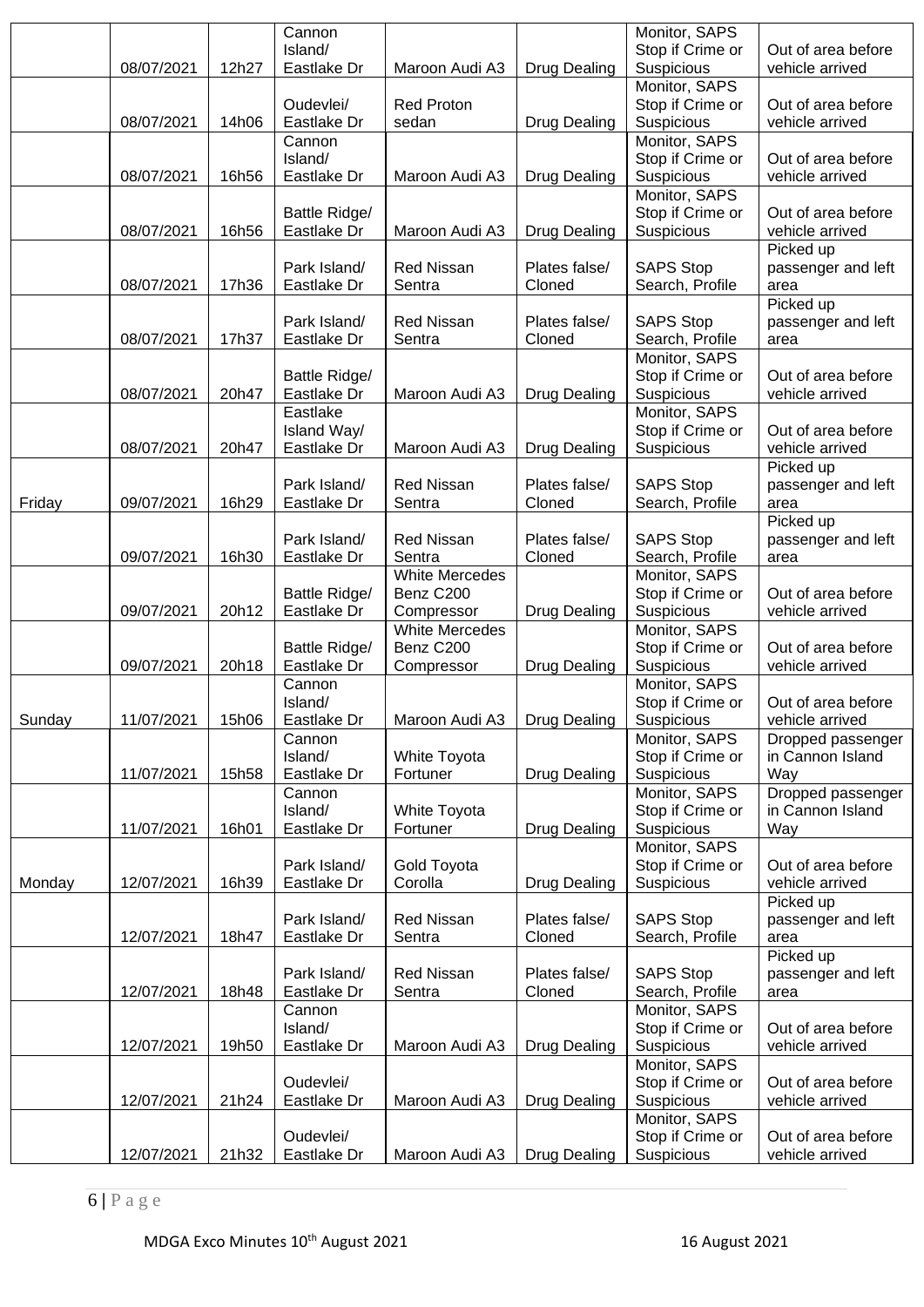|          |            |       |                              |                         |                       | Monitor, SAPS                     |                                       |
|----------|------------|-------|------------------------------|-------------------------|-----------------------|-----------------------------------|---------------------------------------|
| Friday   | 16/07/2021 | 09h12 | Battle Ridge/<br>The Row     | White Mazda<br>Etude    | <b>Drug Dealing</b>   | Stop if Crime or<br>Suspicious    | Out of area before<br>vehicle arrived |
|          |            |       | Eastlake                     |                         |                       | Monitor, SAPS                     |                                       |
|          |            |       | Island Way/                  |                         |                       | Stop if Crime or                  | Went to Marina                        |
|          | 16/07/2021 | 12h46 | Eastlake Dr                  | Maroon Audi A3          | <b>Drug Dealing</b>   | Suspicious                        | Café                                  |
|          |            |       | Eastlake                     |                         |                       | Monitor, SAPS                     |                                       |
|          |            |       | Island Way/                  |                         |                       | Stop if Crime or                  | Went to Marina                        |
|          | 16/07/2021 | 12h49 | Eastlake Dr                  | Maroon Audi A3          | <b>Drug Dealing</b>   | Suspicious                        | Café                                  |
|          |            |       | Cannon                       |                         |                       | Monitor, SAPS                     |                                       |
|          |            |       | Island/                      |                         |                       | Stop if Crime or                  | Went to Marina                        |
|          | 16/07/2021 | 12h50 | Eastlake Dr                  | Maroon Audi A3          | <b>Drug Dealing</b>   | Suspicious                        | Café                                  |
|          |            |       |                              |                         |                       | Monitor, SAPS<br>Stop if Crime or | Out of area before                    |
|          | 16/07/2021 | 12h56 | Battle Ridge/<br>Eastlake Dr | Maroon Audi A3          | <b>Drug Dealing</b>   | Suspicious                        | vehicle arrived                       |
|          |            |       |                              |                         |                       | Monitor, SAPS                     |                                       |
|          |            |       | Battle Ridge/                | White Mazda             |                       | Stop if Crime or                  | Out of area before                    |
| Monday   | 19/07/2021 | 16h11 | The Row                      | Etude                   | <b>Drug Dealing</b>   | Suspicious                        | vehicle arrived                       |
|          |            |       | Cannon                       |                         |                       | Monitor, SAPS                     |                                       |
|          |            |       | Island/                      | White Toyota            |                       | Stop if Crime or                  | Followed till out of                  |
| Tuesday  | 20/07/2021 | 19h04 | Eastlake Dr                  | Corolla                 | Shoplifting           | Suspicious                        | the area                              |
|          |            |       |                              |                         | Illegal               |                                   |                                       |
|          |            |       | Spearhead                    | Gold Toyota             | Possession            | <b>SAPS Stop</b>                  | Followed till out of                  |
| Thursday | 22/07/2021 | 14h29 | Quay                         | Corolla                 | of Firearm            | Search, Profile                   | the area                              |
|          |            |       |                              | Gold Toyota             | Illegal<br>Possession | <b>SAPS Stop</b>                  | Followed till out of                  |
|          | 22/07/2021 | 14h31 | Sonnet Quay                  | Corolla                 | of Firearm            | Search, Profile                   | the area                              |
|          |            |       |                              |                         | Illegal               |                                   |                                       |
|          |            |       | Park Island/                 | Gold Toyota             | Possession            | <b>SAPS Stop</b>                  | Followed till out of                  |
|          | 22/07/2021 | 14h32 | Eastlake Dr                  | Corolla                 | of Firearm            | Search, Profile                   | the area                              |
|          |            |       |                              |                         |                       | Monitor, SAPS                     |                                       |
|          |            |       | Park Island/                 | Gold Toyota             |                       | Stop if Crime or                  | Made U turn and                       |
|          | 22/07/2021 | 14h39 | Eastlake Dr                  | Corolla                 | <b>Drug Dealing</b>   | Suspicious                        | left area                             |
|          |            |       |                              |                         |                       | Monitor, SAPS                     |                                       |
|          | 22/07/2021 | 14h41 | Park Island/<br>Eastlake Dr  | Gold Toyota<br>Corolla  | <b>Drug Dealing</b>   | Stop if Crime or<br>Suspicious    | Made U Turn and<br>left area          |
|          |            |       |                              |                         | Illegal               |                                   |                                       |
|          |            |       | Park Island/                 | Gold Toyota             | Possession            | <b>SAPS Stop</b>                  | Followed till out of                  |
|          | 22/07/2021 | 14h41 | Eastlake Dr                  | Corolla                 | of Firearm            | Search, Profile                   | the area                              |
|          |            |       |                              |                         |                       | Monitor, SAPS                     |                                       |
|          |            |       | Battle Ridge/                |                         |                       | Stop if Crime or                  | Out of area before                    |
| Friday   | 23/.07/21  | 13h11 | Eastlake Dr                  | Maroon Audi A3          | <b>Drug Dealing</b>   | Suspicious                        | vehicle arrived                       |
|          |            |       | Eastlake                     |                         |                       | Monitor, SAPS                     |                                       |
|          |            | 13h12 | Island Way/                  |                         | Drug Dealing          | Stop if Crime or                  | Out of area before<br>vehicle arrived |
|          | 23/07/2021 |       | Eastlake Dr                  | Maroon Audi A3          |                       | Suspicious<br>Monitor, SAPS       |                                       |
|          |            |       | Park Island/                 | <b>White Chevrolet</b>  |                       | Stop if Crime or                  | Followed till out of                  |
|          | 23/07/2021 | 17h11 | Eastlake Dr                  | Spark                   | <b>ATM Fraud</b>      | Suspicious                        | the area                              |
|          |            |       |                              |                         |                       | Monitor, SAPS                     |                                       |
|          |            |       | Park Island/                 | <b>White Chevrolet</b>  |                       | Stop if Crime or                  | Followed till out of                  |
|          | 23/07/2021 | 17h57 | Eastlake Dr                  | Spark                   | <b>ATM Fraud</b>      | Suspicious                        | the area                              |
|          |            |       |                              |                         |                       | Monitor, SAPS                     |                                       |
|          |            |       | Park Island/                 | White Toyota            |                       | Stop if Crime or                  | Followed till out of                  |
| Tuesday  | 27/07/2021 | 12h25 | Eastlake Dr                  | Corolla                 | Shoplifting           | Suspicious                        | the area                              |
|          |            |       | Park Island/                 |                         |                       | Monitor, SAPS                     | Followed till out of                  |
|          | 27/07/2021 | 12h30 | Eastlake Dr                  | White Toyota<br>Corolla | Shoplifting           | Stop if Crime or<br>Suspicious    | the area                              |
|          |            |       | Cannon                       |                         |                       | Monitor, SAPS                     |                                       |
|          |            |       | Island/                      |                         |                       | Stop if Crime or                  | Followed till out of                  |
|          | 27/07/2021 | 14h13 | Eastlake Dr                  | Maroon Audi A3          | <b>Drug Dealing</b>   | Suspicious                        | the area                              |
|          |            |       |                              |                         |                       | Monitor, SAPS                     |                                       |
|          |            |       | Battle Ridge/                |                         |                       | Stop if Crime or                  | Followed till out of                  |
|          | 27/07/2021 | 14h16 | Eastlake Dr                  | Maroon Audi A3          | <b>Drug Dealing</b>   | Suspicious                        | the area                              |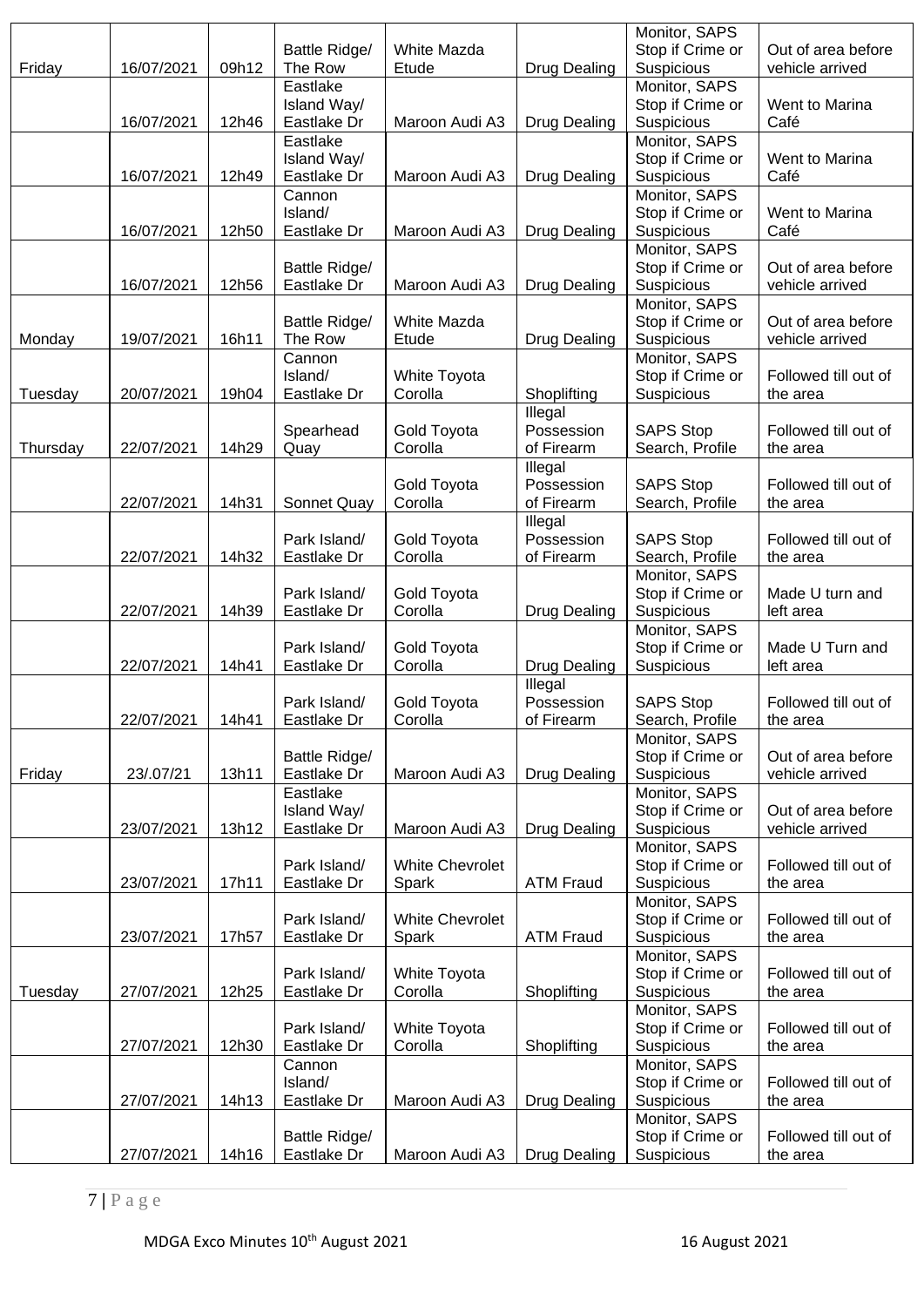|          |            |       | Cannon        |                |              | Monitor, SAPS     |                    |
|----------|------------|-------|---------------|----------------|--------------|-------------------|--------------------|
|          |            |       | Island/       |                |              | Stop if Crime or  | Out of area before |
| Thursday | 29/07/2021 | 12h42 | Eastlake Dr   | Maroon Audi A3 | Drug Dealing | <b>Suspicious</b> | vehicle arrived    |
|          |            |       | Cannon        |                |              | Monitor, SAPS     |                    |
|          |            |       | Island/       | Red VW Citi    |              | Stop if Crime or  | Out of area before |
| Friday   | 30/07/2021 | 06h36 | Eastlake Dr   | Golf           | Robbery      | Suspicious        | vehicle arrived    |
|          |            |       |               |                |              | Monitor, SAPS     |                    |
|          |            |       | Battle Ridge/ |                |              | Stop if Crime or  | Out of area before |
|          | 30/07/2021 | 13h43 | The Row       | Maroon Audi A3 | Drug Dealing | Suspicious        | vehicle arrived    |
|          |            |       | Eastlake      |                |              | Monitor, SAPS     |                    |
|          |            |       | Island Way/   |                |              | Stop if Crime or  | Out of area before |
|          | 30/07/2021 | 13h44 | Eastlake Dr   | Maroon Audi A3 | Drug Dealing | <b>Suspicious</b> | vehicle arrived    |

#### **PARKS AND MAINTENANCE – LISE CARSWELL**

- The garden reps have been very busy bulking up the existing flower beds and a whole lot of weeding. It is a huge job and volunteers welcome.
- New gardens and beds have been created and residents have been very generous with plants
- The community garden at Baalen is looking fantastic with a bench, a boat and new plants all donated.
- If you have plants to donate, please contact the Marina office.
- Contracts have been signed between Staffa Gardening Services and the Marina da Gama Association
- All but one gardener now have full rain gear. Last one on order due to size not being available.
- Graffiti on PGD wall has been sugar soaped and painted over
- Communal wall in Uitsig has been painted
- 4 trees have been donated by a resident and will be planted in the Uitsig Park
- Clearing of Geneva Drive has been completed and waiting for the cameras to be installed. There are a couple of larger branches that council has been asked to assist with.
- Compost and mulch to be bought in bulk and stored so that we don't have to keep ordering small amounts.
- With the spring flowers about to bloom in the next month or so, we have asked council to leave some spots out of their mowing schedule next month, in order for us to enjoy the flowers. However, this is a balancing act and we cannot leave all parks and open spaces un-mowed.

## **STANDARDS**

July New incidents - 1 severity 3 Resolved incidents - 9

#### **COMMUNICATIONS – PATRICK McKENNA**

The Communications team is currently working on two key projects alongside our normal workflow. First, we have recently launched a new advertising offer across our digital channels in collaboration with Janine Avery at 5 Star Stories. Selling advertising space online in the same way as used to sell it in the old magazine will help to boost our revenues and cover running expenses. In addition, it will help to fund the publication of a printed annual review at the end of the year. It's early days, and uptake so far has been very encouraging. The second project involves updating and refreshing our website. I have asked portfolio holders to send me any new information they would like to include and advise on information that is no longer relevant. Valerie has already sent me her reply. I would very much appreciate feedback from the other portfolio holders over the next week or so.

## **EVENTS – VALERIE BENSON**

No upcoming events due to 3rd covid wave. Exploring different options for future events with a local Marina company

UITSIG - Red Roman wall facing the road reserve

City Council workers are repairing the wall on 5th and 6th August 2021